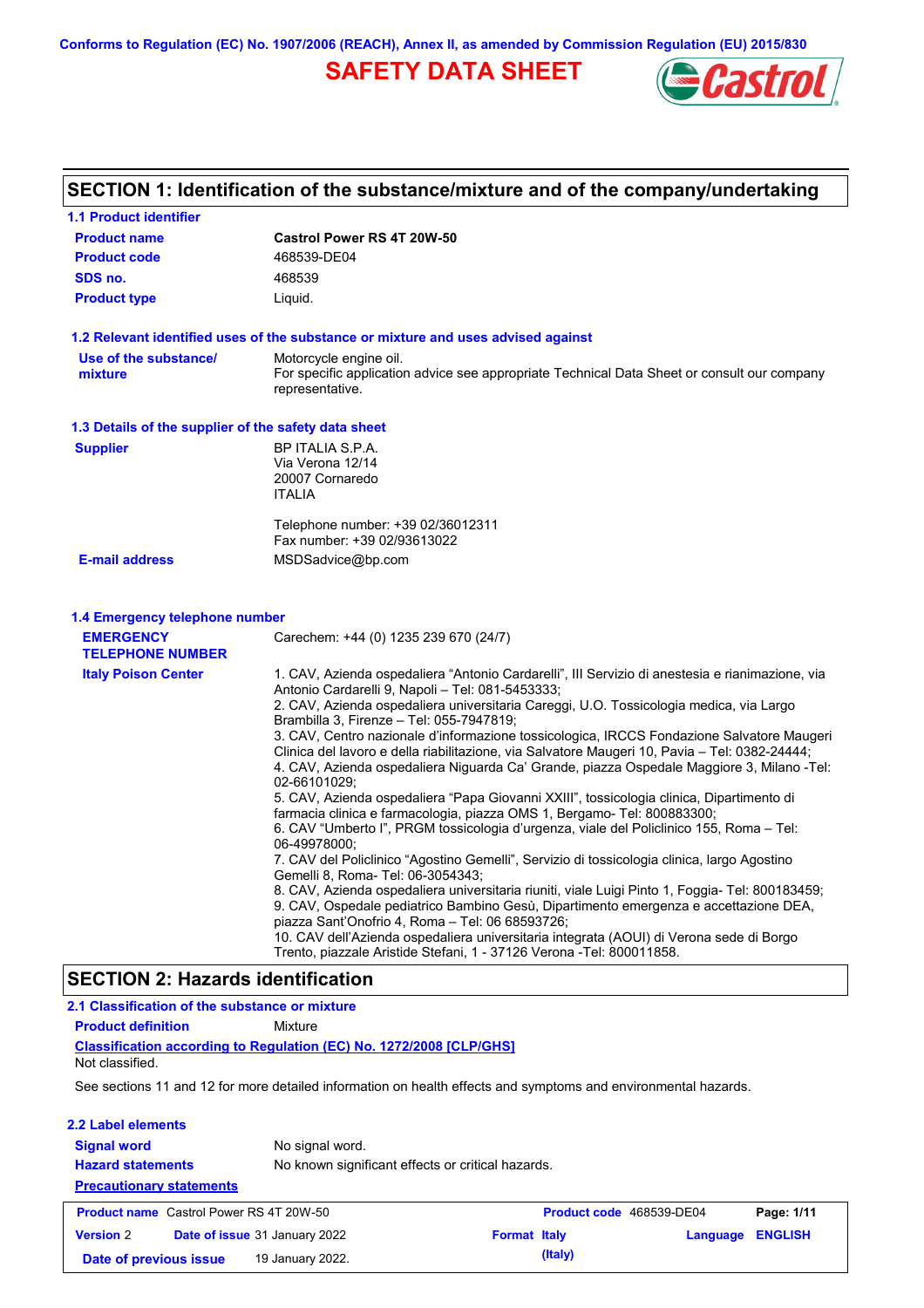#### **Conforms to Regulation (EC) No. 1907/2006 (REACH), Annex II, as amended by Commission Regulation (EU) 2015/830**

### **SECTION 2: Hazards identification**

| <b>Prevention</b>                                                                                                                                        | Not applicable.                                                                                                                                                                                                                 |
|----------------------------------------------------------------------------------------------------------------------------------------------------------|---------------------------------------------------------------------------------------------------------------------------------------------------------------------------------------------------------------------------------|
| <b>Response</b>                                                                                                                                          | Not applicable.                                                                                                                                                                                                                 |
| <b>Storage</b>                                                                                                                                           | Not applicable.                                                                                                                                                                                                                 |
| <b>Disposal</b>                                                                                                                                          | Not applicable.                                                                                                                                                                                                                 |
| <b>Supplemental label</b><br>elements                                                                                                                    | Safety data sheet available on request.                                                                                                                                                                                         |
| EU Regulation (EC) No. 1907/2006 (REACH)                                                                                                                 |                                                                                                                                                                                                                                 |
| <b>Annex XVII - Restrictions</b><br>on the manufacture,<br>placing on the market<br>and use of certain<br>dangerous substances,<br>mixtures and articles | Not applicable.                                                                                                                                                                                                                 |
| <b>Special packaging requirements</b>                                                                                                                    |                                                                                                                                                                                                                                 |
| <b>Containers to be fitted</b><br>with child-resistant<br>fastenings                                                                                     | Not applicable.                                                                                                                                                                                                                 |
| <b>Tactile warning of danger</b>                                                                                                                         | Not applicable.                                                                                                                                                                                                                 |
| 2.3 Other hazards                                                                                                                                        |                                                                                                                                                                                                                                 |
| <b>Results of PBT and vPvB</b><br>assessment                                                                                                             | Product does not meet the criteria for PBT or vPvB according to Regulation (EC) No. 1907/2006,<br>Annex XIII.                                                                                                                   |
| <b>Product meets the criteria</b><br>for PBT or vPvB according<br>to Regulation (EC) No.<br>1907/2006, Annex XIII                                        | This mixture does not contain any substances that are assessed to be a PBT or a vPvB.                                                                                                                                           |
| Other hazards which do<br>not result in classification                                                                                                   | Defatting to the skin.<br><b>USED ENGINE OILS</b><br>Used engine oil may contain hazardous components which have the potential to cause skin<br>cancer.<br>See Toxicological Information, section 11 of this Safety Data Sheet. |

### **SECTION 3: Composition/information on ingredients**

| <b>Product definition</b>                                                              | Mixture                                                                              |     |                                                      |             |
|----------------------------------------------------------------------------------------|--------------------------------------------------------------------------------------|-----|------------------------------------------------------|-------------|
| Highly refined base oil (IP 346 DMSO extract < 3%). Proprietary performance additives. |                                                                                      |     |                                                      |             |
| <b>Product/ingredient</b><br>name                                                      | <b>Identifiers</b>                                                                   | %   | <b>Regulation (EC) No.</b><br><b>1272/2008 [CLP]</b> | <b>Type</b> |
| Distillates (petroleum), hydrotreated<br>heavy paraffinic                              | REACH #: 01-2119484627-25<br>EC: 265-157-1<br>CAS: 64742-54-7<br>Index: 649-467-00-8 | -≤3 | Asp. Tox. 1, H304                                    | $[1]$       |

**See Section 16 for the full text of the H statements declared above.**

**Type** 

**3.2 Mixtures**

[1] Substance classified with a health or environmental hazard

[2] Substance with a workplace exposure limit

[3] Substance meets the criteria for PBT according to Regulation (EC) No. 1907/2006, Annex XIII

[4] Substance meets the criteria for vPvB according to Regulation (EC) No. 1907/2006, Annex XIII

[5] Substance of equivalent concern

[6] Additional disclosure due to company policy

Occupational exposure limits, if available, are listed in Section 8.

### **SECTION 4: First aid measures**

#### **4.1 Description of first aid measures**

| Eye contact                                    | contact lenses. Get medical attention.               | In case of contact, immediately flush eyes with plenty of water for at least 15 minutes. Eyelids<br>should be held away from the eyeball to ensure thorough rinsing. Check for and remove any |            |
|------------------------------------------------|------------------------------------------------------|-----------------------------------------------------------------------------------------------------------------------------------------------------------------------------------------------|------------|
| <b>Skin contact</b>                            | reuse. Get medical attention if irritation develops. | Wash skin thoroughly with soap and water or use recognised skin cleanser. Remove<br>contaminated clothing and shoes. Wash clothing before reuse. Clean shoes thoroughly before                |            |
| <b>Product name</b> Castrol Power RS 4T 20W-50 |                                                      | Product code 468539-DE04                                                                                                                                                                      | Page: 2/11 |

| <b>THOMMOLIMING OGGLOTIONG INC. THEORY OU</b> |                                      |                     |         | $1.1$ value vous tooloop DEVT | . |
|-----------------------------------------------|--------------------------------------|---------------------|---------|-------------------------------|---|
| <b>Version</b> 2                              | <b>Date of issue 31 January 2022</b> | <b>Format Italy</b> |         | Language ENGLISH              |   |
| Date of previous issue                        | 19 January 2022.                     |                     | (Italy) |                               |   |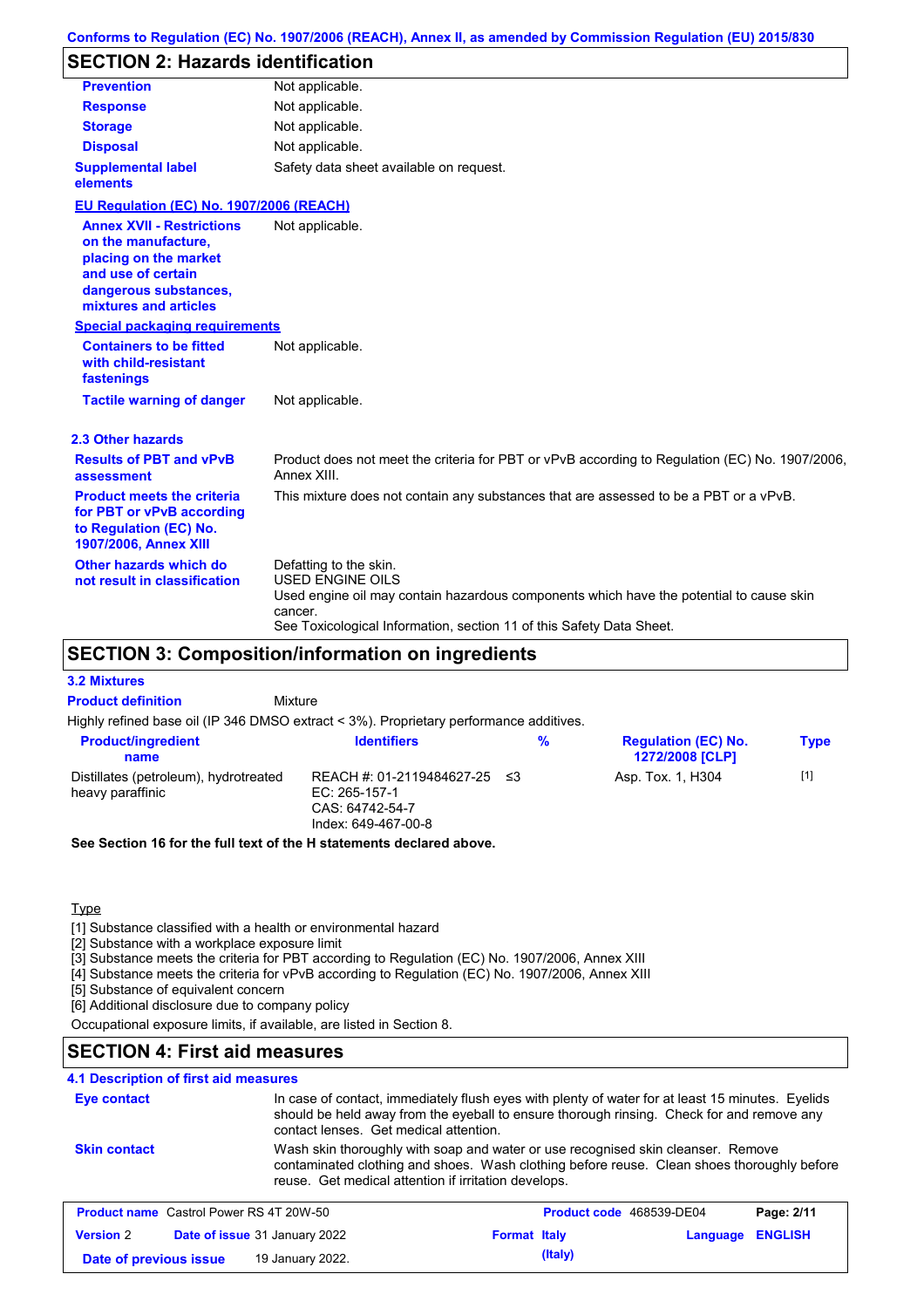### **Conforms to Regulation (EC) No. 1907/2006 (REACH), Annex II, as amended by Commission Regulation (EU) 2015/830**

# **SECTION 4: First aid measures**

| <b>Inhalation</b>                     | If inhaled, remove to fresh air. Get medical attention if symptoms occur.                                         |
|---------------------------------------|-------------------------------------------------------------------------------------------------------------------|
| <b>Ingestion</b>                      | Do not induce vomiting unless directed to do so by medical personnel. Get medical attention if<br>symptoms occur. |
| <b>Protection of first-aiders</b>     | No action shall be taken involving any personal risk or without suitable training.                                |
|                                       | 4.2 Most important symptoms and effects, both acute and delayed                                                   |
|                                       | See Section 11 for more detailed information on health effects and symptoms.                                      |
| <b>Potential acute health effects</b> |                                                                                                                   |
| <b>Inhalation</b>                     | Vapour inhalation under ambient conditions is not normally a problem due to low vapour<br>pressure.               |
| <b>Ingestion</b>                      | No known significant effects or critical hazards.                                                                 |
| <b>Skin contact</b>                   | Defatting to the skin. May cause skin dryness and irritation.                                                     |
| <b>Eye contact</b>                    | No known significant effects or critical hazards.                                                                 |
|                                       | Delayed and immediate effects as well as chronic effects from short and long-term exposure                        |
| <b>Inhalation</b>                     | Overexposure to the inhalation of airborne droplets or aerosols may cause irritation of the<br>respiratory tract. |
| <b>Ingestion</b>                      | Ingestion of large quantities may cause nausea and diarrhoea.                                                     |
| <b>Skin contact</b>                   | Prolonged or repeated contact can defat the skin and lead to irritation and/or dermatitis.                        |
| <b>Eye contact</b>                    | Potential risk of transient stinging or redness if accidental eye contact occurs.                                 |

| <b>Notes to physician</b>                                 | Treatment should in general be symptomatic and directed to relieving any effects.                                                                                                                                                                                                                                                                                 |  |  |  |
|-----------------------------------------------------------|-------------------------------------------------------------------------------------------------------------------------------------------------------------------------------------------------------------------------------------------------------------------------------------------------------------------------------------------------------------------|--|--|--|
| <b>SECTION 5: Firefighting measures</b>                   |                                                                                                                                                                                                                                                                                                                                                                   |  |  |  |
| 5.1 Extinguishing media                                   |                                                                                                                                                                                                                                                                                                                                                                   |  |  |  |
| <b>Suitable extinguishing</b><br>media                    | In case of fire, use foam, dry chemical or carbon dioxide extinguisher or spray.                                                                                                                                                                                                                                                                                  |  |  |  |
| <b>Unsuitable extinguishing</b><br>media                  | Do not use water jet. The use of a water jet may cause the fire to spread by splashing the<br>burning product.                                                                                                                                                                                                                                                    |  |  |  |
| 5.2 Special hazards arising from the substance or mixture |                                                                                                                                                                                                                                                                                                                                                                   |  |  |  |
| <b>Hazards from the</b><br>substance or mixture           | In a fire or if heated, a pressure increase will occur and the container may burst.                                                                                                                                                                                                                                                                               |  |  |  |
| <b>Hazardous combustion</b><br>products                   | Combustion products may include the following:<br>carbon oxides $(CO, CO2)$ (carbon monoxide, carbon dioxide)                                                                                                                                                                                                                                                     |  |  |  |
| 5.3 Advice for firefighters                               |                                                                                                                                                                                                                                                                                                                                                                   |  |  |  |
| <b>Special precautions for</b><br>fire-fighters           | No action shall be taken involving any personal risk or without suitable training. Promptly<br>isolate the scene by removing all persons from the vicinity of the incident if there is a fire.                                                                                                                                                                    |  |  |  |
| <b>Special protective</b><br>equipment for fire-fighters  | Fire-fighters should wear appropriate protective equipment and self-contained breathing<br>apparatus (SCBA) with a full face-piece operated in positive pressure mode. Clothing for fire-<br>fighters (including helmets, protective boots and gloves) conforming to European standard EN<br>469 will provide a basic level of protection for chemical incidents. |  |  |  |

### **SECTION 6: Accidental release measures**

|                                         | 6.1 Personal precautions, protective equipment and emergency procedures                                                                                                                                                                                                                                                             |
|-----------------------------------------|-------------------------------------------------------------------------------------------------------------------------------------------------------------------------------------------------------------------------------------------------------------------------------------------------------------------------------------|
| For non-emergency<br>personnel          | No action shall be taken involving any personal risk or without suitable training. Evacuate<br>surrounding areas. Keep unnecessary and unprotected personnel from entering. Do not touch<br>or walk through spilt material. Floors may be slippery; use care to avoid falling. Put on<br>appropriate personal protective equipment. |
| For emergency responders                | If specialised clothing is required to deal with the spillage, take note of any information in<br>Section 8 on suitable and unsuitable materials. See also the information in "For non-<br>emergency personnel".                                                                                                                    |
| <b>6.2 Environmental</b><br>precautions | Avoid dispersal of spilt material and runoff and contact with soil, waterways, drains and sewers.<br>Inform the relevant authorities if the product has caused environmental pollution (sewers,<br>waterways, soil or air).                                                                                                         |

### **6.3 Methods and material for containment and cleaning up**

| <b>Product name</b> Castrol Power RS 4T 20W-50 |                                      |                     |         | Product code 468539-DE04 | Page: 3/11 |
|------------------------------------------------|--------------------------------------|---------------------|---------|--------------------------|------------|
| <b>Version 2</b>                               | <b>Date of issue 31 January 2022</b> | <b>Format Italy</b> |         | Language ENGLISH         |            |
| Date of previous issue                         | 19 January 2022.                     |                     | (Italy) |                          |            |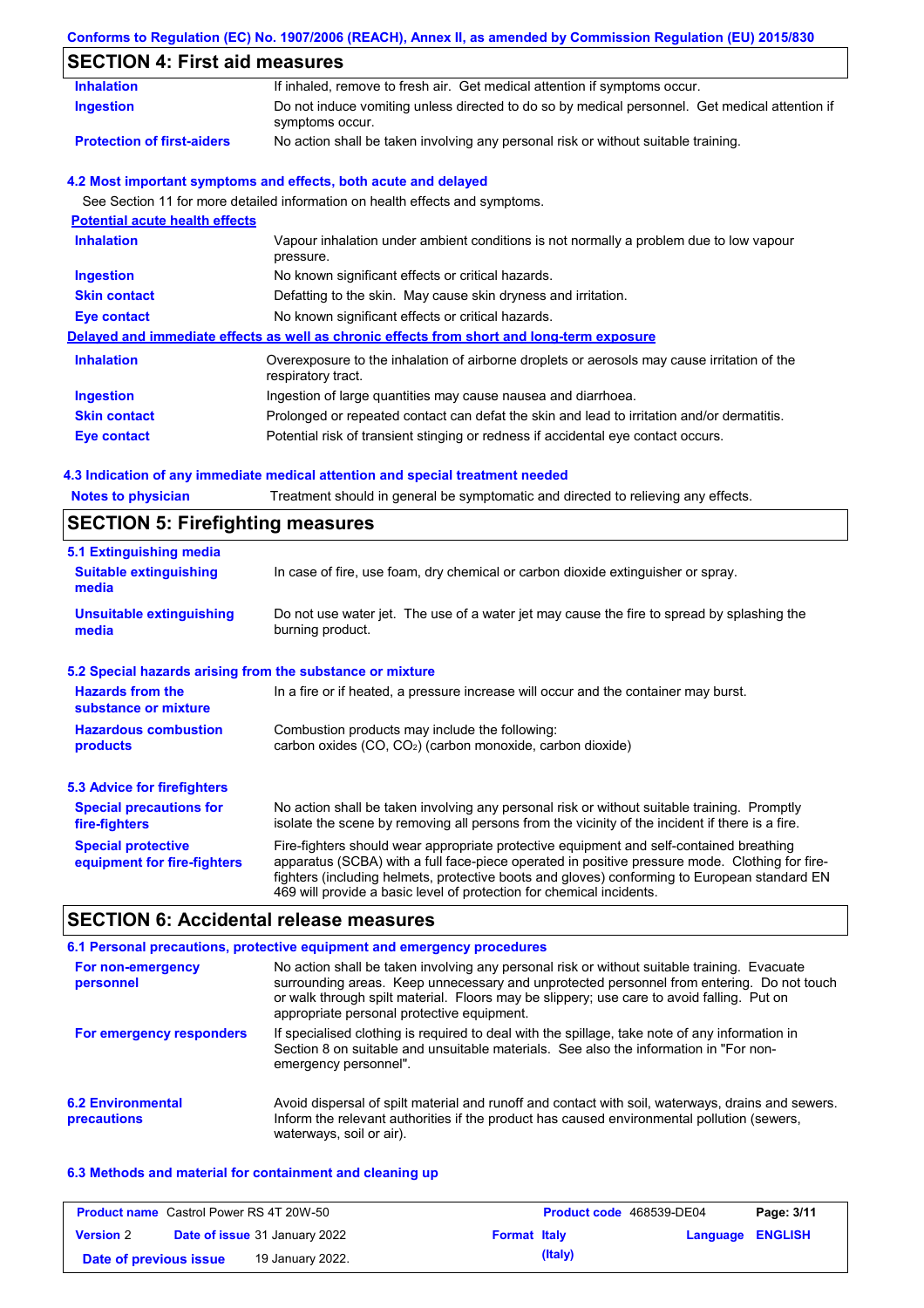### **SECTION 6: Accidental release measures**

| <b>Small spill</b>                        | Stop leak if without risk. Move containers from spill area. Absorb with an inert material and<br>place in an appropriate waste disposal container. Dispose of via a licensed waste disposal<br>contractor.                                                                                                                                                                                     |
|-------------------------------------------|------------------------------------------------------------------------------------------------------------------------------------------------------------------------------------------------------------------------------------------------------------------------------------------------------------------------------------------------------------------------------------------------|
| Large spill                               | Stop leak if without risk. Move containers from spill area. Prevent entry into sewers, water<br>courses, basements or confined areas. Contain and collect spillage with non-combustible,<br>absorbent material e.g. sand, earth, vermiculite or diatomaceous earth and place in container<br>for disposal according to local regulations. Dispose of via a licensed waste disposal contractor. |
| 6.4 Reference to other<br><b>sections</b> | See Section 1 for emergency contact information.<br>See Section 5 for firefighting measures.<br>See Section 8 for information on appropriate personal protective equipment.<br>See Section 12 for environmental precautions.<br>See Section 13 for additional waste treatment information.                                                                                                     |

### **SECTION 7: Handling and storage**

| 7.1 Precautions for safe handling                                             |                                                                                                                                                                                                                                                                                                                                                                                                                                                                                          |
|-------------------------------------------------------------------------------|------------------------------------------------------------------------------------------------------------------------------------------------------------------------------------------------------------------------------------------------------------------------------------------------------------------------------------------------------------------------------------------------------------------------------------------------------------------------------------------|
| <b>Protective measures</b>                                                    | Put on appropriate personal protective equipment.                                                                                                                                                                                                                                                                                                                                                                                                                                        |
| <b>Advice on general</b><br>occupational hygiene                              | Eating, drinking and smoking should be prohibited in areas where this material is handled,<br>stored and processed. Wash thoroughly after handling. Remove contaminated clothing and<br>protective equipment before entering eating areas. See also Section 8 for additional<br>information on hygiene measures.                                                                                                                                                                         |
| <b>7.2 Conditions for safe</b><br>storage, including any<br>incompatibilities | Store in accordance with local requiations. Store in a dry, cool and well-ventilated area, away<br>from incompatible materials (see Section 10). Keep away from heat and direct sunlight. Keep<br>container tightly closed and sealed until ready for use. Containers that have been opened must<br>be carefully resealed and kept upright to prevent leakage. Store and use only in equipment/<br>containers designed for use with this product. Do not store in unlabelled containers. |
| <b>Not suitable</b>                                                           | Prolonged exposure to elevated temperature.                                                                                                                                                                                                                                                                                                                                                                                                                                              |
| 7.3 Specific end use(s)                                                       |                                                                                                                                                                                                                                                                                                                                                                                                                                                                                          |
| <b>Recommendations</b>                                                        | See section 1.2 and Exposure scenarios in annex, if applicable.                                                                                                                                                                                                                                                                                                                                                                                                                          |

### **SECTION 8: Exposure controls/personal protection**

#### **8.1 Control parameters**

**Occupational exposure limits** No exposure limit value known.

Whilst specific OELs for certain components may be shown in this section, other components may be present in any mist, vapour or dust produced. Therefore, the specific OELs may not be applicable to the product as a whole and are provided for guidance only.

**Recommended monitoring procedures** If this product contains ingredients with exposure limits, personal, workplace atmosphere or biological monitoring may be required to determine the effectiveness of the ventilation or other control measures and/or the necessity to use respiratory protective equipment. Reference should be made to monitoring standards, such as the following: European Standard EN 689 (Workplace atmospheres - Guidance for the assessment of exposure by inhalation to chemical agents for comparison with limit values and measurement strategy) European Standard EN 14042 (Workplace atmospheres - Guide for the application and use of procedures for the assessment of exposure to chemical and biological agents) European Standard EN 482 (Workplace atmospheres - General requirements for the performance of procedures for the measurement of chemical agents) Reference to national guidance documents for methods for the determination of hazardous substances will also be required.

#### **Derived No Effect Level**

No DNELs/DMELs available.

#### **Predicted No Effect Concentration**

No PNECs available

#### **8.2 Exposure controls**

| <b>Appropriate engineering</b><br><b>controls</b> | Provide exhaust ventilation or other engineering controls to keep the relevant airborne<br>concentrations below their respective occupational exposure limits.<br>All activities involving chemicals should be assessed for their risks to health, to ensure<br>exposures are adequately controlled. Personal protective equipment should only be considered<br>after other forms of control measures (e.g. engineering controls) have been suitably evaluated.<br>Personal protective equipment should conform to appropriate standards, be suitable for use, be<br>kept in good condition and properly maintained.<br>Your supplier of personal protective equipment should be consulted for advice on selection and<br>appropriate standards. For further information contact your national organisation for standards. |
|---------------------------------------------------|----------------------------------------------------------------------------------------------------------------------------------------------------------------------------------------------------------------------------------------------------------------------------------------------------------------------------------------------------------------------------------------------------------------------------------------------------------------------------------------------------------------------------------------------------------------------------------------------------------------------------------------------------------------------------------------------------------------------------------------------------------------------------------------------------------------------------|
|---------------------------------------------------|----------------------------------------------------------------------------------------------------------------------------------------------------------------------------------------------------------------------------------------------------------------------------------------------------------------------------------------------------------------------------------------------------------------------------------------------------------------------------------------------------------------------------------------------------------------------------------------------------------------------------------------------------------------------------------------------------------------------------------------------------------------------------------------------------------------------------|

| <b>Product name</b> Castrol Power RS 4T 20W-50 |  |                                      |                     | <b>Product code</b> 468539-DE04 | Page: 4/11       |  |
|------------------------------------------------|--|--------------------------------------|---------------------|---------------------------------|------------------|--|
| <b>Version 2</b>                               |  | <b>Date of issue 31 January 2022</b> | <b>Format Italy</b> |                                 | Language ENGLISH |  |
| Date of previous issue                         |  | 19 January 2022.                     |                     | (Italy)                         |                  |  |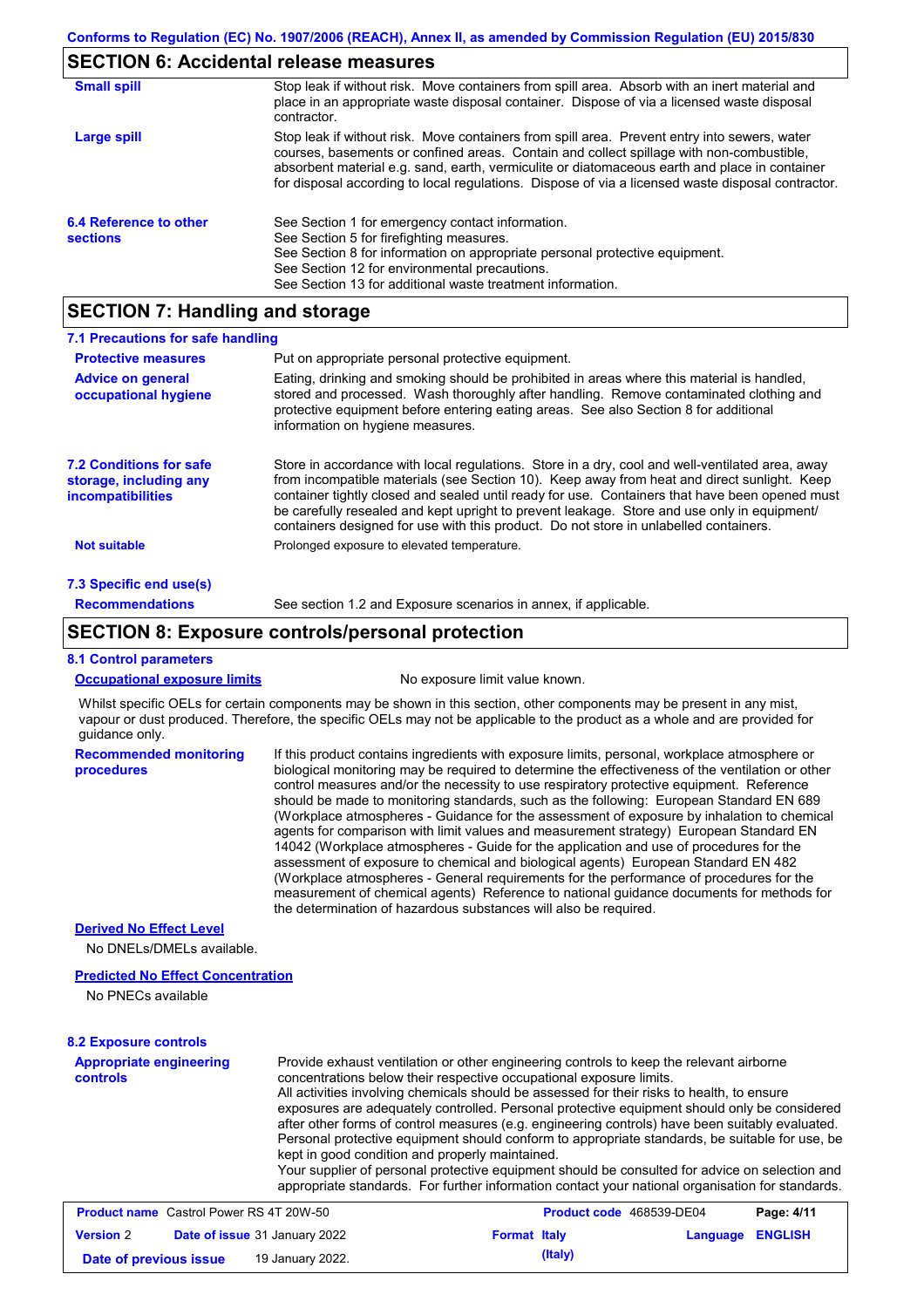# **SECTION 8: Exposure controls/personal protection**

The final choice of protective equipment will depend upon a risk assessment. It is important to ensure that all items of personal protective equipment are compatible.

| <b>Individual protection measures</b> |                                                                                                                                                                                                                                                                                                                                                                                                                                                                                                                                                                                                                                                   |
|---------------------------------------|---------------------------------------------------------------------------------------------------------------------------------------------------------------------------------------------------------------------------------------------------------------------------------------------------------------------------------------------------------------------------------------------------------------------------------------------------------------------------------------------------------------------------------------------------------------------------------------------------------------------------------------------------|
| <b>Hygiene measures</b>               | Wash hands, forearms and face thoroughly after handling chemical products, before eating,<br>smoking and using the lavatory and at the end of the working period. Ensure that eyewash<br>stations and safety showers are close to the workstation location.                                                                                                                                                                                                                                                                                                                                                                                       |
| <b>Respiratory protection</b>         | In case of insufficient ventilation, wear suitable respiratory equipment.<br>The correct choice of respiratory protection depends upon the chemicals being handled, the<br>conditions of work and use, and the condition of the respiratory equipment. Safety procedures<br>should be developed for each intended application. Respiratory protection equipment should<br>therefore be chosen in consultation with the supplier/manufacturer and with a full assessment<br>of the working conditions.                                                                                                                                             |
| <b>Eye/face protection</b>            | Safety glasses with side shields.                                                                                                                                                                                                                                                                                                                                                                                                                                                                                                                                                                                                                 |
| <b>Skin protection</b>                |                                                                                                                                                                                                                                                                                                                                                                                                                                                                                                                                                                                                                                                   |
| <b>Hand protection</b>                | <b>General Information:</b>                                                                                                                                                                                                                                                                                                                                                                                                                                                                                                                                                                                                                       |
|                                       | Because specific work environments and material handling practices vary, safety procedures<br>should be developed for each intended application. The correct choice of protective gloves<br>depends upon the chemicals being handled, and the conditions of work and use. Most gloves<br>provide protection for only a limited time before they must be discarded and replaced (even the<br>best chemically resistant gloves will break down after repeated chemical exposures).                                                                                                                                                                  |
|                                       | Gloves should be chosen in consultation with the supplier / manufacturer and taking account of<br>a full assessment of the working conditions.                                                                                                                                                                                                                                                                                                                                                                                                                                                                                                    |
|                                       | Recommended: Nitrile gloves.<br><b>Breakthrough time:</b>                                                                                                                                                                                                                                                                                                                                                                                                                                                                                                                                                                                         |
|                                       | Breakthrough time data are generated by glove manufacturers under laboratory test conditions<br>and represent how long a glove can be expected to provide effective permeation resistance. It<br>is important when following breakthrough time recommendations that actual workplace<br>conditions are taken into account. Always consult with your glove supplier for up-to-date<br>technical information on breakthrough times for the recommended glove type.<br>Our recommendations on the selection of gloves are as follows:                                                                                                                |
|                                       | Continuous contact:                                                                                                                                                                                                                                                                                                                                                                                                                                                                                                                                                                                                                               |
|                                       | Gloves with a minimum breakthrough time of 240 minutes, or >480 minutes if suitable gloves<br>can be obtained.<br>If suitable gloves are not available to offer that level of protection, gloves with shorter<br>breakthrough times may be acceptable as long as appropriate glove maintenance and<br>replacement regimes are determined and adhered to.                                                                                                                                                                                                                                                                                          |
|                                       | Short-term / splash protection:                                                                                                                                                                                                                                                                                                                                                                                                                                                                                                                                                                                                                   |
|                                       | Recommended breakthrough times as above.<br>It is recognised that for short-term, transient exposures, gloves with shorter breakthrough times<br>may commonly be used. Therefore, appropriate maintenance and replacement regimes must<br>be determined and rigorously followed.                                                                                                                                                                                                                                                                                                                                                                  |
|                                       | <b>Glove Thickness:</b>                                                                                                                                                                                                                                                                                                                                                                                                                                                                                                                                                                                                                           |
|                                       | For general applications, we recommend gloves with a thickness typically greater than 0.35 mm.                                                                                                                                                                                                                                                                                                                                                                                                                                                                                                                                                    |
|                                       | It should be emphasised that glove thickness is not necessarily a good predictor of glove<br>resistance to a specific chemical, as the permeation efficiency of the glove will be dependent<br>on the exact composition of the glove material. Therefore, glove selection should also be based<br>on consideration of the task requirements and knowledge of breakthrough times.<br>Glove thickness may also vary depending on the glove manufacturer, the glove type and the<br>glove model. Therefore, the manufacturers' technical data should always be taken into account<br>to ensure selection of the most appropriate glove for the task. |
|                                       | Note: Depending on the activity being conducted, gloves of varying thickness may be required<br>for specific tasks. For example:                                                                                                                                                                                                                                                                                                                                                                                                                                                                                                                  |
|                                       | • Thinner gloves (down to 0.1 mm or less) may be required where a high degree of manual<br>dexterity is needed. However, these gloves are only likely to give short duration protection and<br>would normally be just for single use applications, then disposed of.                                                                                                                                                                                                                                                                                                                                                                              |
|                                       | • Thicker gloves (up to 3 mm or more) may be required where there is a mechanical (as well                                                                                                                                                                                                                                                                                                                                                                                                                                                                                                                                                        |

| <b>Product name</b> Castrol Power RS 4T 20W-50 |                                      |                     | <b>Product code</b> 468539-DE04 | Page: 5/11 |
|------------------------------------------------|--------------------------------------|---------------------|---------------------------------|------------|
| <b>Version 2</b>                               | <b>Date of issue 31 January 2022</b> | <b>Format Italy</b> | <b>Language ENGLISH</b>         |            |
| Date of previous issue                         | 19 January 2022.                     | (Italy)             |                                 |            |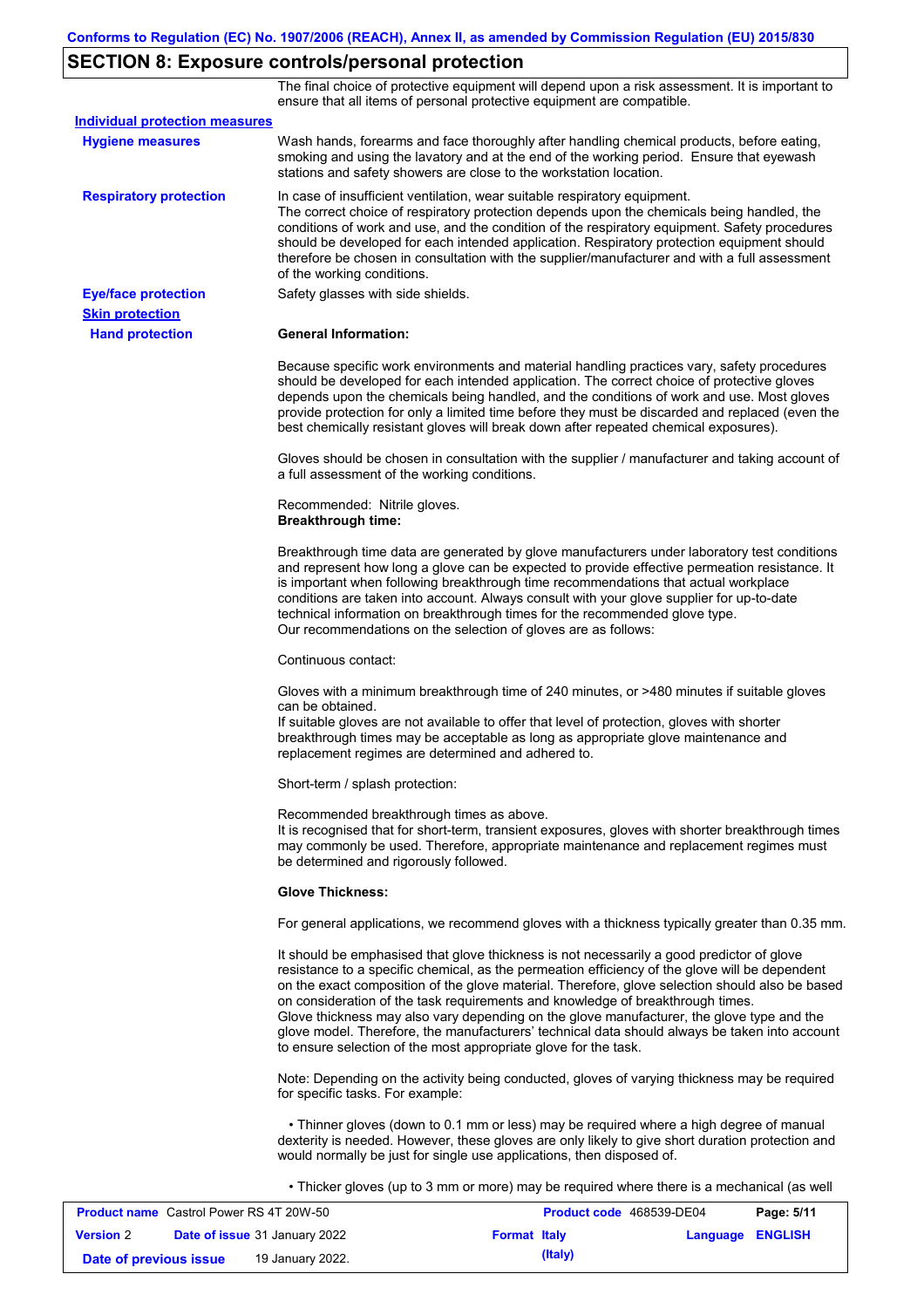# **SECTION 8: Exposure controls/personal protection**

as a chemical) risk i.e. where there is abrasion or puncture potential.

| <b>Skin and body</b>                             | Use of protective clothing is good industrial practice.<br>Personal protective equipment for the body should be selected based on the task being<br>performed and the risks involved and should be approved by a specialist before handling this<br>product.<br>Cotton or polyester/cotton overalls will only provide protection against light superficial<br>contamination that will not soak through to the skin. Overalls should be laundered on a regular<br>basis. When the risk of skin exposure is high (e.g. when cleaning up spillages or if there is a<br>risk of splashing) then chemical resistant aprons and/or impervious chemical suits and boots<br>will be required. |
|--------------------------------------------------|---------------------------------------------------------------------------------------------------------------------------------------------------------------------------------------------------------------------------------------------------------------------------------------------------------------------------------------------------------------------------------------------------------------------------------------------------------------------------------------------------------------------------------------------------------------------------------------------------------------------------------------------------------------------------------------|
| <b>Refer to standards:</b>                       | Respiratory protection: EN 529<br>Gloves: EN 420, EN 374<br>Eye protection: EN 166<br>Filtering half-mask: EN 149<br>Filtering half-mask with valve: EN 405<br>Half-mask: EN 140 plus filter<br>Full-face mask: EN 136 plus filter<br>Particulate filters: EN 143<br>Gas/combined filters: EN 14387                                                                                                                                                                                                                                                                                                                                                                                   |
| <b>Environmental exposure</b><br><b>controls</b> | Emissions from ventilation or work process equipment should be checked to ensure they<br>comply with the requirements of environmental protection legislation. In some cases, fume<br>scrubbers, filters or engineering modifications to the process equipment will be necessary to<br>reduce emissions to acceptable levels.                                                                                                                                                                                                                                                                                                                                                         |

### **SECTION 9: Physical and chemical properties**

The conditions of measurement of all properties are at standard temperature and pressure unless otherwise indicated.

#### **9.1 Information on basic physical and chemical properties**

| <b>Appearance</b>                   |                                              |
|-------------------------------------|----------------------------------------------|
| <b>Physical state</b>               | Liquid.                                      |
| <b>Colour</b>                       | Red.                                         |
| <b>Odour</b>                        | Oily.                                        |
| <b>Odour threshold</b>              | Not available.                               |
| рH                                  | Not applicable.                              |
| <b>Melting point/freezing point</b> | Not available.                               |
| Initial boiling point and boiling   | Not available.                               |
| range                               |                                              |
| <b>Pour point</b>                   | $\overline{3}3$ °C                           |
| <b>Flash point</b>                  | Closed cup: 217°C (422.6°F) [Pensky-Martens] |
| <b>Evaporation rate</b>             | Not available.                               |
| <b>Flammability (solid, gas)</b>    | Not available.                               |
| <b>Upper/lower flammability or</b>  | Not available.                               |
| explosive limits                    |                                              |
| <b>Vapour pressure</b>              | Not available.                               |
|                                     |                                              |

|                                                   |                                                                 |           |         | Vapour Pressure at 20°C  |          |     | Vapour pressure at 50°C |                |
|---------------------------------------------------|-----------------------------------------------------------------|-----------|---------|--------------------------|----------|-----|-------------------------|----------------|
|                                                   | Ingredient name                                                 | mm Hg kPa |         | <b>Method</b>            | mm<br>Hg | kPa | <b>Method</b>           |                |
|                                                   | Distillates (petroleum),<br>hydrotreated heavy<br>paraffinic    | < 0.08    | < 0.011 | <b>ASTM D 5191</b>       |          |     |                         |                |
|                                                   | Distillates (petroleum),<br>solvent-dewaxed<br>heavy paraffinic | < 0.08    | < 0.011 | <b>ASTM D 5191</b>       |          |     |                         |                |
|                                                   | Distillates (petroleum),<br>hydrotreated heavy<br>paraffinic    | < 0.08    | < 0.011 | <b>ASTM D 5191</b>       |          |     |                         |                |
|                                                   | Distillates (petroleum),<br>solvent-refined heavy<br>paraffinic | < 0.08    | < 0.011 | <b>ASTM D 5191</b>       |          |     |                         |                |
| <b>Vapour density</b>                             | Not available.                                                  |           |         |                          |          |     |                         |                |
| <b>Relative density</b>                           | Not available.                                                  |           |         |                          |          |     |                         |                |
| <b>Product name</b> Castrol Power RS 4T 20W-50    |                                                                 |           |         | Product code 468539-DE04 |          |     |                         | Page: 6/11     |
| <b>Version 2</b><br>Date of issue 31 January 2022 |                                                                 |           |         | <b>Format Italy</b>      |          |     | Language                | <b>ENGLISH</b> |
| 19 January 2022.<br>Date of previous issue        |                                                                 |           |         | (Italy)                  |          |     |                         |                |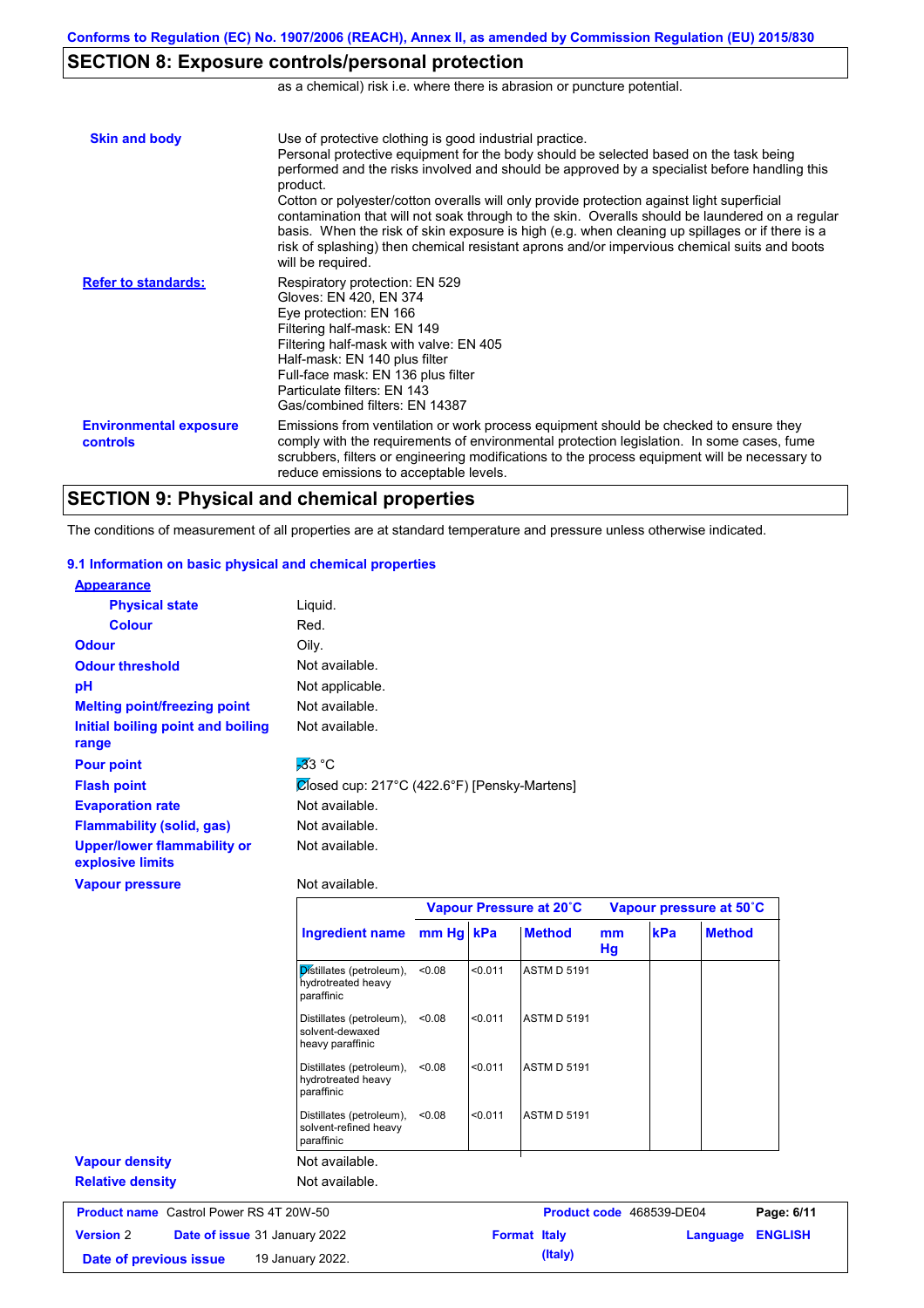# **SECTION 9: Physical and chemical properties**

| <b>Density</b>                                    | $\frac{1}{2}$ 1000 kg/m <sup>3</sup> (<1 g/cm <sup>3</sup> ) at 15°C                                                                                                    |  |  |  |  |
|---------------------------------------------------|-------------------------------------------------------------------------------------------------------------------------------------------------------------------------|--|--|--|--|
| <b>Solubility(ies)</b>                            | insoluble in water.                                                                                                                                                     |  |  |  |  |
| <b>Partition coefficient: n-octanol/</b><br>water | Not applicable.                                                                                                                                                         |  |  |  |  |
| <b>Auto-ignition temperature</b>                  | Not available.                                                                                                                                                          |  |  |  |  |
| <b>Decomposition temperature</b>                  | Not available.                                                                                                                                                          |  |  |  |  |
| <b>Viscosity</b>                                  | Kinematic: 150.9 mm <sup>2</sup> /s (150.9 cSt) at 40 $^{\circ}$ C<br>Kinematic: 17 to 19 mm <sup>2</sup> /s (17 to 19 cSt) at 100 $^{\circ}$ C                         |  |  |  |  |
| <b>Explosive properties</b>                       | Not available.                                                                                                                                                          |  |  |  |  |
| <b>Oxidising properties</b>                       | Not available.                                                                                                                                                          |  |  |  |  |
|                                                   |                                                                                                                                                                         |  |  |  |  |
| <b>Particle characteristics</b>                   |                                                                                                                                                                         |  |  |  |  |
| <b>Median particle size</b>                       | Not applicable.                                                                                                                                                         |  |  |  |  |
| 9.2 Other information                             |                                                                                                                                                                         |  |  |  |  |
| No additional information.                        |                                                                                                                                                                         |  |  |  |  |
| <b>SECTION 10: Stability and reactivity</b>       |                                                                                                                                                                         |  |  |  |  |
| <b>10.1 Reactivity</b>                            | No specific test data available for this product. Refer to Conditions to avoid and Incompatible<br>materials for additional information.                                |  |  |  |  |
| <b>10.2 Chemical stability</b>                    | The product is stable.                                                                                                                                                  |  |  |  |  |
| <b>10.3 Possibility of</b><br>hazardous reactions | Under normal conditions of storage and use, hazardous reactions will not occur.<br>Under normal conditions of storage and use, hazardous polymerisation will not occur. |  |  |  |  |

| 10.4 Conditions to avoid | Avoid all possible sources of ignition (spark or flame). |
|--------------------------|----------------------------------------------------------|
|--------------------------|----------------------------------------------------------|

| 10.5 Incompatible materials | Reactive or incompatible with the following materials: oxidising materials. |  |
|-----------------------------|-----------------------------------------------------------------------------|--|
|                             |                                                                             |  |

| <b>10.6 Hazardous</b>  | Under normal conditions of storage and use, hazardous decomposition products should not be |
|------------------------|--------------------------------------------------------------------------------------------|
| decomposition products | produced.                                                                                  |

# **SECTION 11: Toxicological information**

| 11.1 Information on toxicological effects          |                                                                                                                   |
|----------------------------------------------------|-------------------------------------------------------------------------------------------------------------------|
| <b>Acute toxicity estimates</b>                    |                                                                                                                   |
| Not available.                                     |                                                                                                                   |
| <b>Information on likely</b><br>routes of exposure | Routes of entry anticipated: Dermal, Inhalation.                                                                  |
| <b>Potential acute health effects</b>              |                                                                                                                   |
| <b>Inhalation</b>                                  | Vapour inhalation under ambient conditions is not normally a problem due to low vapour<br>pressure.               |
| <b>Ingestion</b>                                   | No known significant effects or critical hazards.                                                                 |
| <b>Skin contact</b>                                | Defatting to the skin. May cause skin dryness and irritation.                                                     |
| <b>Eye contact</b>                                 | No known significant effects or critical hazards.                                                                 |
|                                                    | <b>Symptoms related to the physical, chemical and toxicological characteristics</b>                               |
| <b>Inhalation</b>                                  | No specific data.                                                                                                 |
| <b>Ingestion</b>                                   | No specific data.                                                                                                 |
| <b>Skin contact</b>                                | Adverse symptoms may include the following:<br><i>irritation</i><br>dryness<br>cracking                           |
| <b>Eye contact</b>                                 | No specific data.                                                                                                 |
|                                                    | Delayed and immediate effects as well as chronic effects from short and long-term exposure                        |
| <b>Inhalation</b>                                  | Overexposure to the inhalation of airborne droplets or aerosols may cause irritation of the<br>respiratory tract. |
| <b>Ingestion</b>                                   | Ingestion of large quantities may cause nausea and diarrhoea.                                                     |
| <b>Skin contact</b>                                | Prolonged or repeated contact can defat the skin and lead to irritation and/or dermatitis.                        |
| <b>Eye contact</b>                                 | Potential risk of transient stinging or redness if accidental eye contact occurs.                                 |
| <b>Product name</b> Castrol Power RS 4T 20W-50     | Product code 468539-DE04<br>Page: 7/11                                                                            |
| <b>Version 2</b>                                   | <b>ENGLISH</b><br>Date of issue 31 January 2022<br><b>Format Italy</b><br>Language                                |
| Date of previous issue                             | (Italy)<br>19 January 2022.                                                                                       |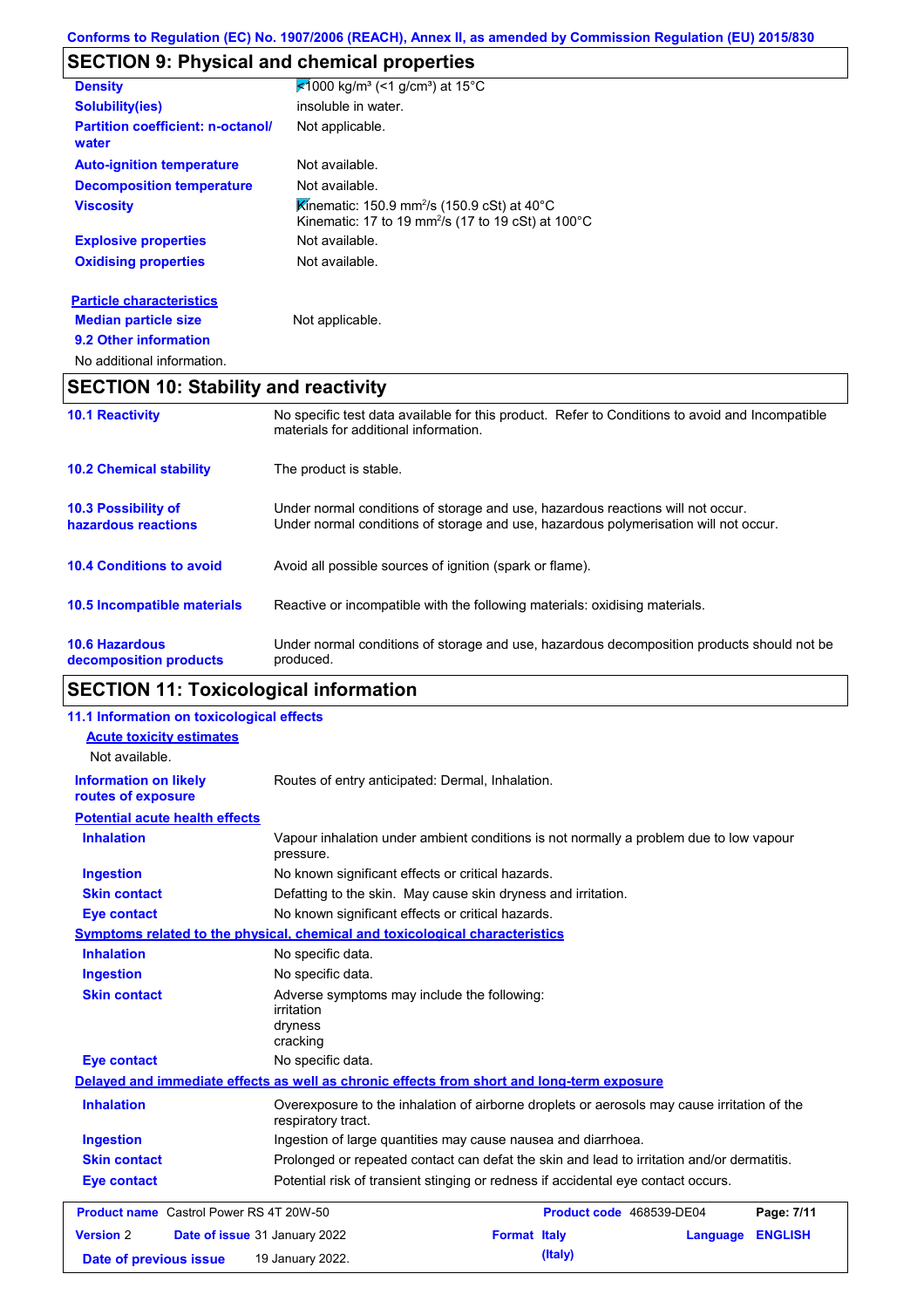#### **SECTION 11: Toxicological information**

| <b>Potential chronic health effects</b> |                                                                                                                                                                                                                                                                                                                                                                                                          |
|-----------------------------------------|----------------------------------------------------------------------------------------------------------------------------------------------------------------------------------------------------------------------------------------------------------------------------------------------------------------------------------------------------------------------------------------------------------|
| <b>General</b>                          | USED ENGINE OILS<br>Combustion products resulting from the operation of internal combustion engines contaminate<br>engine oils during use. Used engine oil may contain hazardous components which have the<br>potential to cause skin cancer. Frequent or prolonged contact with all types and makes of used<br>engine oil must therefore be avoided and a high standard of personal hygiene maintained. |
| <b>Carcinogenicity</b>                  | No known significant effects or critical hazards.                                                                                                                                                                                                                                                                                                                                                        |
| <b>Mutagenicity</b>                     | No known significant effects or critical hazards.                                                                                                                                                                                                                                                                                                                                                        |
| <b>Developmental effects</b>            | No known significant effects or critical hazards.                                                                                                                                                                                                                                                                                                                                                        |
| <b>Fertility effects</b>                | No known significant effects or critical hazards.                                                                                                                                                                                                                                                                                                                                                        |

# **SECTION 12: Ecological information**

#### **12.1 Toxicity**

**Environmental hazards** Not classified as dangerous

#### **12.2 Persistence and degradability**

Expected to be biodegradable.

#### **12.3 Bioaccumulative potential**

This product is not expected to bioaccumulate through food chains in the environment.

| <b>12.4 Mobility in soil</b>                                  |                                                                      |
|---------------------------------------------------------------|----------------------------------------------------------------------|
| <b>Soil/water partition</b><br>coefficient (K <sub>oc</sub> ) | Not available.                                                       |
| <b>Mobility</b>                                               | Spillages may penetrate the soil causing ground water contamination. |

#### **12.5 Results of PBT and vPvB assessment**

Product does not meet the criteria for PBT or vPvB according to Regulation (EC) No. 1907/2006, Annex XIII.

#### **12.6 Other adverse effects**

**Other ecological information**

Spills may form a film on water surfaces causing physical damage to organisms. Oxygen transfer could also be impaired.

### **SECTION 13: Disposal considerations**

# **13.1 Waste treatment methods**

**Methods of disposal Product**

Where possible, arrange for product to be recycled. Dispose of via an authorised person/ licensed waste disposal contractor in accordance with local regulations.

#### **European waste catalogue (EWC) Hazardous waste** Yes.

| Waste code | <b>Waste designation</b>                                        |
|------------|-----------------------------------------------------------------|
| $130205*$  | mineral-based non-chlorinated engine, gear and lubricating oils |

However, deviation from the intended use and/or the presence of any potential contaminants may require an alternative waste disposal code to be assigned by the end user.

#### **Packaging Methods of disposal Special precautions** Where possible, arrange for product to be recycled. Dispose of via an authorised person/ licensed waste disposal contractor in accordance with local regulations. This material and its container must be disposed of in a safe way. Empty containers or liners may retain some product residues. Avoid dispersal of spilt material and runoff and contact with soil, waterways, drains and sewers. **References** Commission 2014/955/EU Directive 2008/98/EC

| <b>Product name</b> Castrol Power RS 4T 20W-50 |                                      | Product code 468539-DE04 |                         | Page: 8/11 |
|------------------------------------------------|--------------------------------------|--------------------------|-------------------------|------------|
| <b>Version 2</b>                               | <b>Date of issue 31 January 2022</b> | <b>Format Italy</b>      | <b>Language ENGLISH</b> |            |
| Date of previous issue                         | 19 January 2022.                     | (Italy)                  |                         |            |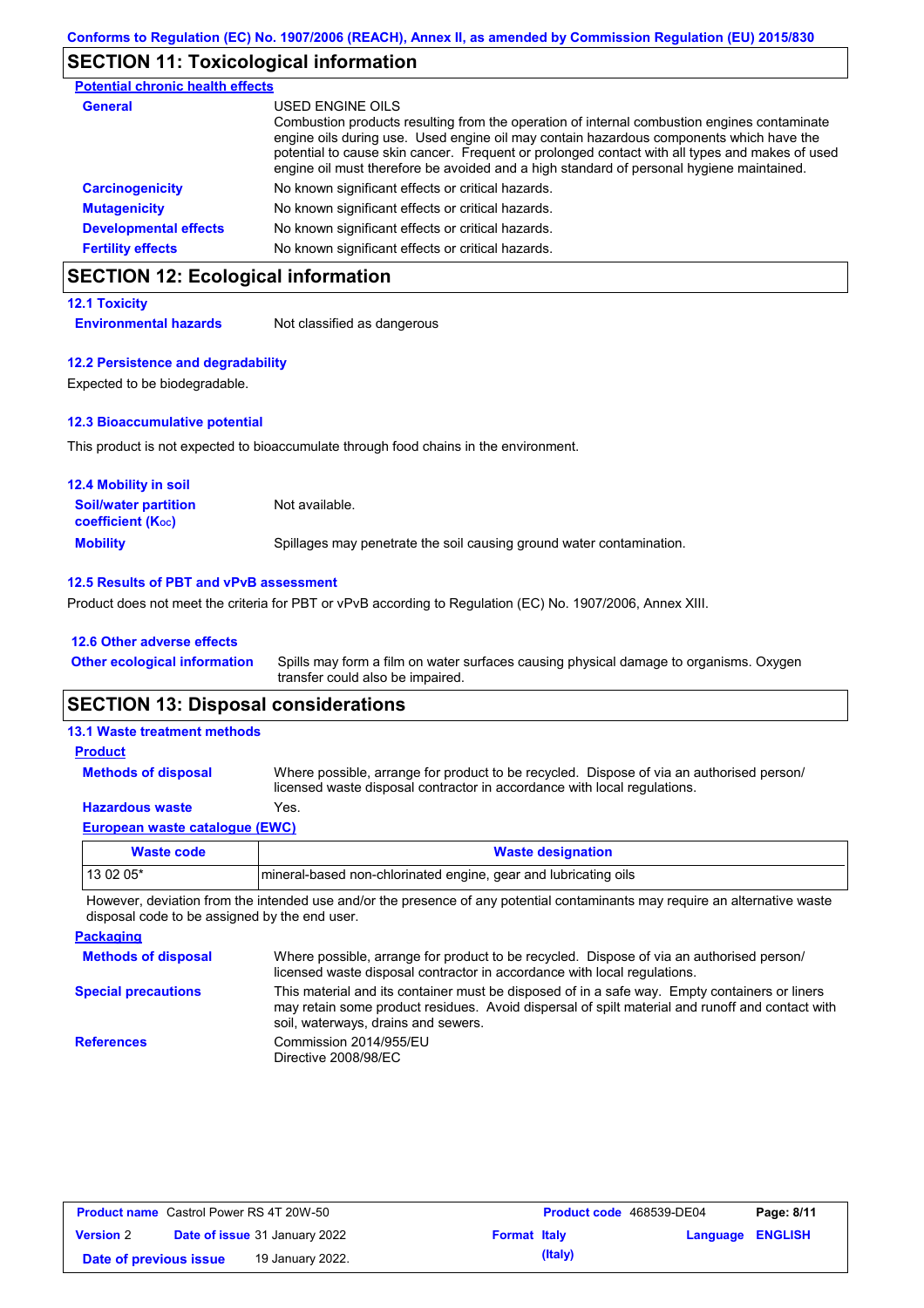#### - - - - - - - - - Not regulated. Not regulated. Not regulated. - - - **SECTION 14: Transport information ADR/RID IMDG IATA 14.1 UN number 14.2 UN proper shipping name 14.3 Transport hazard class(es) 14.4 Packing group ADN Additional information 14.5 Environmental hazards** No. 1980 | No. 1980 | No. 1980 | No. 1980 | No. 1980 | No. 1980 | No. 1980 | No. 1980 | No. 1980 | No. 1980 | Not regulated. - -<br>No. - -

**14.6 Special precautions for user** Not available.

**14.7 Transport in bulk according to IMO instruments**

Not available.

**Date of previous issue 19 January 2022. (Italy)** (Italy)

### **SECTION 15: Regulatory information**

**Other regulations REACH Status** The company, as identified in Section 1, sells this product in the EU in compliance with the current requirements of REACH. **15.1 Safety, health and environmental regulations/legislation specific for the substance or mixture EU Regulation (EC) No. 1907/2006 (REACH) Annex XIV - List of substances subject to authorisation Substances of very high concern** None of the components are listed. At least one component is not listed. All components are listed or exempted. All components are listed or exempted. All components are listed or exempted. All components are active or exempted. All components are listed or exempted. All components are listed or exempted. **United States inventory (TSCA 8b) Australia inventory (AIIC) Canada inventory China inventory (IECSC) Japan inventory (CSCL) Korea inventory (KECI) Philippines inventory (PICCS) Taiwan Chemical Substances Inventory (TCSI)** All components are listed or exempted. **Ozone depleting substances (1005/2009/EU)** Not listed. **Prior Informed Consent (PIC) (649/2012/EU)** None of the components are listed. **Annex XIV EU Regulation (EC) No. 1907/2006 (REACH) Annex XVII - Restrictions on the manufacture, placing on the market and use of certain dangerous substances, mixtures and articles** Not applicable. **Product name** Castrol Power RS 4T 20W-50 **Version** 2 **Product code** 468539-DE04 **Page: 9/11 Date of issue** 31 January 2022 **Format Italy Language ENGLISH**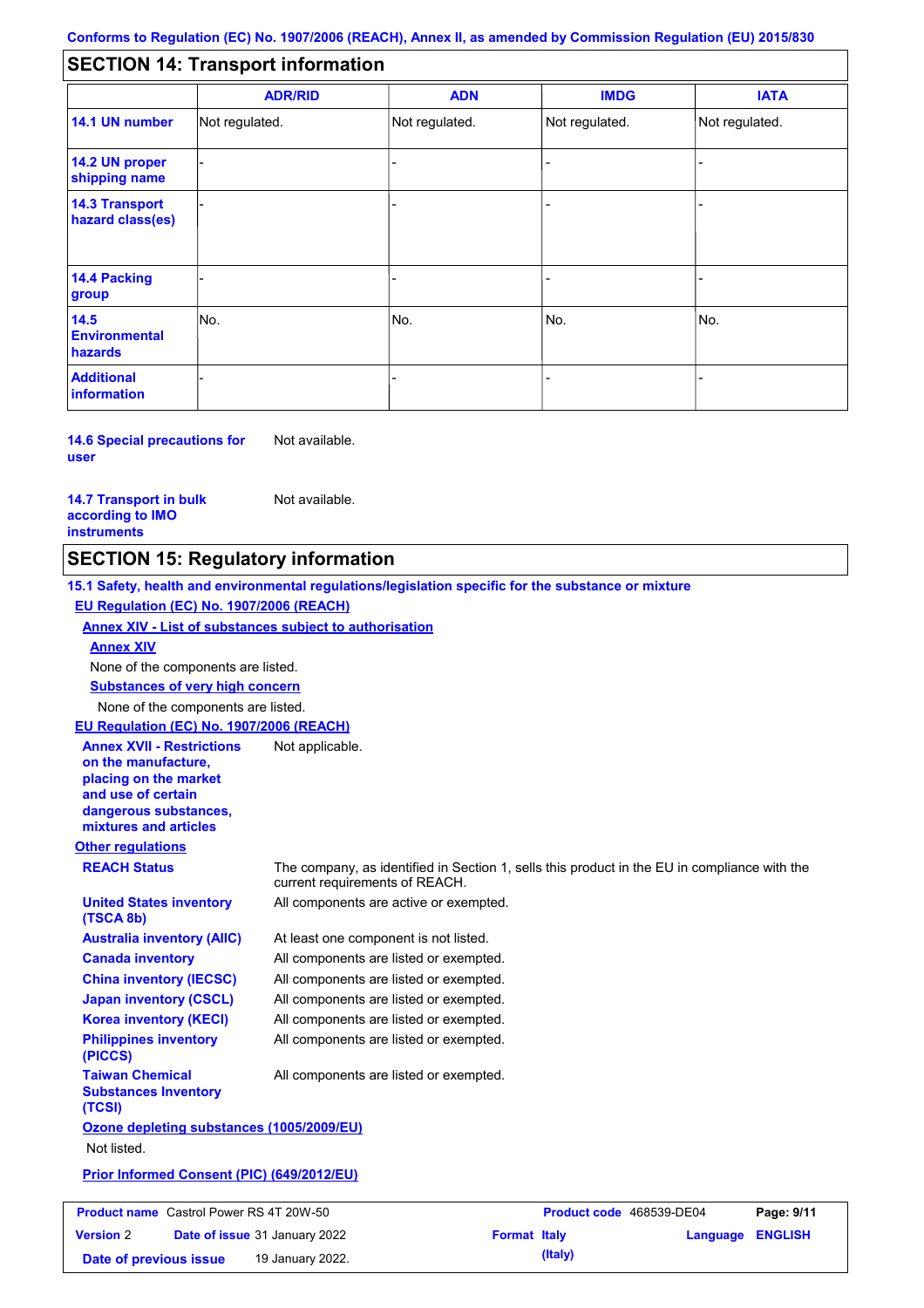### **SECTION 15: Regulatory information**

Not listed.

**Persistent Organic Pollutants** Not listed.

#### **EU - Water framework directive - Priority substances**

None of the components are listed.

#### **Seveso Directive**

This product is not controlled under the Seveso Directive.

| <b>15.2 Chemical safety</b> | A Chemical Safety Assessment has been carried out for one or more of the substances within  |
|-----------------------------|---------------------------------------------------------------------------------------------|
| assessment                  | this mixture. A Chemical Safety Assessment has not been carried out for the mixture itself. |

# **SECTION 16: Other information**

| <b>Abbreviations and acronyms</b> | ADN = European Provisions concerning the International Carriage of Dangerous Goods by                                     |
|-----------------------------------|---------------------------------------------------------------------------------------------------------------------------|
|                                   | Inland Waterway                                                                                                           |
|                                   | ADR = The European Agreement concerning the International Carriage of Dangerous Goods by<br>Road                          |
|                                   | ATE = Acute Toxicity Estimate                                                                                             |
|                                   | BCF = Bioconcentration Factor                                                                                             |
|                                   | CAS = Chemical Abstracts Service                                                                                          |
|                                   | CLP = Classification, Labelling and Packaging Regulation [Regulation (EC) No. 1272/2008]                                  |
|                                   | CSA = Chemical Safety Assessment                                                                                          |
|                                   | CSR = Chemical Safety Report                                                                                              |
|                                   | DMEL = Derived Minimal Effect Level                                                                                       |
|                                   | DNEL = Derived No Effect Level                                                                                            |
|                                   | EINECS = European Inventory of Existing Commercial chemical Substances                                                    |
|                                   | ES = Exposure Scenario                                                                                                    |
|                                   | EUH statement = CLP-specific Hazard statement                                                                             |
|                                   | EWC = European Waste Catalogue                                                                                            |
|                                   | GHS = Globally Harmonized System of Classification and Labelling of Chemicals                                             |
|                                   | IATA = International Air Transport Association                                                                            |
|                                   | IBC = Intermediate Bulk Container                                                                                         |
|                                   | <b>IMDG</b> = International Maritime Dangerous Goods                                                                      |
|                                   | LogPow = logarithm of the octanol/water partition coefficient                                                             |
|                                   | MARPOL = International Convention for the Prevention of Pollution From Ships, 1973 as                                     |
|                                   | modified by the Protocol of 1978. ("Marpol" = marine pollution)                                                           |
|                                   | OECD = Organisation for Economic Co-operation and Development                                                             |
|                                   | PBT = Persistent, Bioaccumulative and Toxic                                                                               |
|                                   | <b>PNEC</b> = Predicted No Effect Concentration                                                                           |
|                                   | REACH = Registration, Evaluation, Authorisation and Restriction of Chemicals Regulation                                   |
|                                   | [Regulation (EC) No. 1907/2006]                                                                                           |
|                                   | RID = The Regulations concerning the International Carriage of Dangerous Goods by Rail<br>RRN = REACH Registration Number |
|                                   | SADT = Self-Accelerating Decomposition Temperature                                                                        |
|                                   | SVHC = Substances of Very High Concern                                                                                    |
|                                   | STOT-RE = Specific Target Organ Toxicity - Repeated Exposure                                                              |
|                                   | STOT-SE = Specific Target Organ Toxicity - Single Exposure                                                                |
|                                   | $TWA = Time$ weighted average                                                                                             |
|                                   | $UN = United Nations$                                                                                                     |
|                                   | UVCB = Complex hydrocarbon substance                                                                                      |
|                                   | VOC = Volatile Organic Compound                                                                                           |
|                                   | vPvB = Very Persistent and Very Bioaccumulative                                                                           |
|                                   | Varies = may contain one or more of the following 64741-88-4 / RRN 01-2119488706-23,                                      |
|                                   | 64741-89-5 / RRN 01-2119487067-30, 64741-95-3 / RRN 01-2119487081-40, 64741-96-4/ RRN                                     |
|                                   | 01-2119483621-38, 64742-01-4 / RRN 01-2119488707-21, 64742-44-5 / RRN                                                     |
|                                   | 01-2119985177-24, 64742-45-6, 64742-52-5 / RRN 01-2119467170-45, 64742-53-6 / RRN                                         |
|                                   | 01-2119480375-34, 64742-54-7 / RRN 01-2119484627-25, 64742-55-8 / RRN                                                     |
|                                   | 01-2119487077-29, 64742-56-9 / RRN 01-2119480132-48, 64742-57-0 / RRN                                                     |
|                                   | 01-2119489287-22, 64742-58-1, 64742-62-7 / RRN 01-2119480472-38, 64742-63-8,                                              |
|                                   | 64742-65-0 / RRN 01-2119471299-27, 64742-70-7 / RRN 01-2119487080-42, 72623-85-9 /                                        |
|                                   | RRN 01-2119555262-43, 72623-86-0 / RRN 01-2119474878-16, 72623-87-1 / RRN                                                 |
|                                   | 01-2119474889-13                                                                                                          |

#### **Procedure used to derive the classification according to Regulation (EC) No. 1272/2008 [CLP/GHS]**

| <b>Classification</b>  |                                                | <b>Justification</b> |                     |         |                          |                |
|------------------------|------------------------------------------------|----------------------|---------------------|---------|--------------------------|----------------|
| Not classified.        |                                                |                      |                     |         |                          |                |
|                        | <b>Product name</b> Castrol Power RS 4T 20W-50 |                      |                     |         | Product code 468539-DE04 | Page: 10/11    |
| <b>Version 2</b>       | Date of issue 31 January 2022                  |                      | <b>Format Italy</b> |         | Language                 | <b>ENGLISH</b> |
| Date of previous issue | 19 January 2022.                               |                      |                     | (Italy) |                          |                |